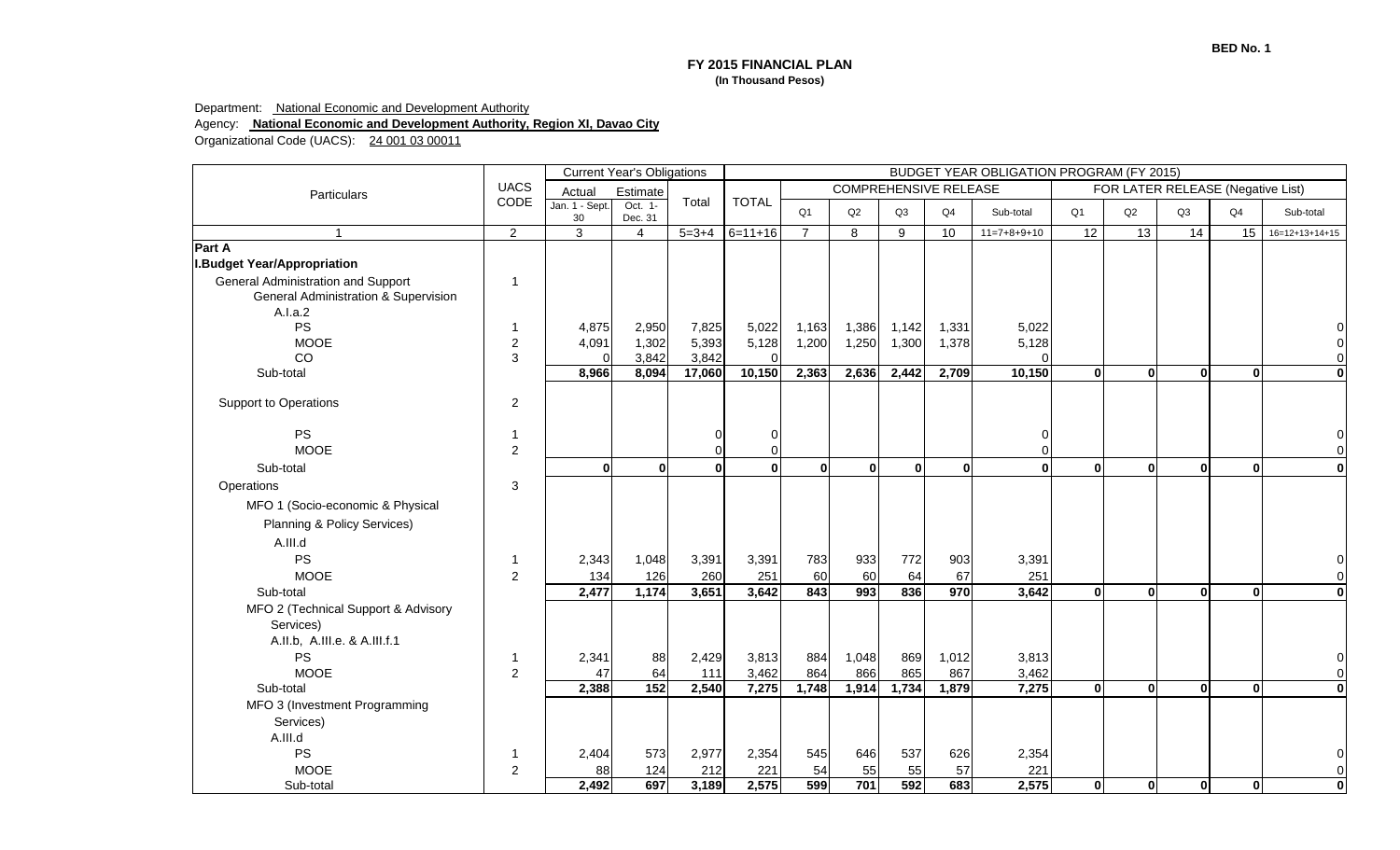# Department: **National Economic and Development Authority** Agency: **National Economic and Development Authority, Region XI, Davao City** Organizational Code (UACS): 24 001 03 00011

|                                      |                |                      | <b>Current Year's Obligations</b> |                  | <b>BUDGET YEAR OBLIGATION PROGRAM (FY 2015)</b> |                 |                              |                 |     |               |                         |                                   |              |                 |                         |
|--------------------------------------|----------------|----------------------|-----------------------------------|------------------|-------------------------------------------------|-----------------|------------------------------|-----------------|-----|---------------|-------------------------|-----------------------------------|--------------|-----------------|-------------------------|
| Particulars                          | <b>UACS</b>    | Actual               | Estimate                          |                  |                                                 |                 | <b>COMPREHENSIVE RELEASE</b> |                 |     |               |                         | FOR LATER RELEASE (Negative List) |              |                 |                         |
|                                      | CODE           | Jan. 1 - Sept.<br>30 | Oct. 1-<br>Dec. 31                | Total            | <b>TOTAL</b>                                    | O <sub>1</sub>  | Q2                           | Q3              | Q4  | Sub-total     | Q <sub>1</sub>          | Q2                                | Q3           | Q <sub>4</sub>  | Sub-total               |
|                                      | 2              | 3                    | $\overline{4}$                    |                  | $5=3+4$ $6=11+16$                               | $\overline{7}$  | 8                            | 9               | 10  | $11=7+8+9+10$ | 12                      | 13                                | 14           | $\overline{15}$ | $16=12+13+14+15$        |
| MFO 4 (Monitoring & Evaluation       |                |                      |                                   |                  |                                                 |                 |                              |                 |     |               |                         |                                   |              |                 |                         |
| Services)                            |                |                      |                                   |                  |                                                 |                 |                              |                 |     |               |                         |                                   |              |                 |                         |
| A.III.e & A.III.F.2                  |                |                      |                                   |                  |                                                 |                 |                              |                 |     |               |                         |                                   |              |                 |                         |
| <b>PS</b>                            |                | 2,222                | 92                                | 2,314            | 2,933                                           | 680             | 803                          | 671             | 779 | 2,933         |                         |                                   |              |                 |                         |
| <b>MOOE</b>                          | $\overline{2}$ | 31                   | 40                                | 71               | 679                                             | 169             | 169                          | 170             | 171 | 679           |                         |                                   |              |                 | $\overline{0}$          |
| Sub-total                            |                | 2,253                | $\overline{132}$                  | 2,385            | 3,612                                           | 849             | 972                          | 841             | 950 | 3,612         | 0l                      | $\mathbf{0}$                      | 0l           | 0l              | $\mathbf{0}$            |
| II. Automatic Appropriation          |                |                      |                                   |                  |                                                 |                 |                              |                 |     |               |                         |                                   |              |                 |                         |
| General Administration and Support   |                |                      |                                   |                  |                                                 |                 |                              |                 |     |               |                         |                                   |              |                 |                         |
| General Administration & Supervision |                |                      |                                   |                  |                                                 |                 |                              |                 |     |               |                         |                                   |              |                 |                         |
| A.I.a.2                              |                |                      |                                   |                  |                                                 |                 |                              |                 |     |               |                         |                                   |              |                 |                         |
| PS                                   |                | 460                  | 259                               | 719              | 467                                             | 117             | 117                          | 117             | 116 | 467           |                         |                                   |              |                 |                         |
| <b>MOOE</b>                          | $\overline{2}$ |                      |                                   | $\Omega$         | $\Omega$                                        |                 |                              |                 |     | $\Omega$      |                         |                                   |              |                 | $\overline{0}$          |
| Sub-total                            |                | 460                  | 259                               | 719              | 467                                             | $\frac{1}{117}$ | $\overline{117}$             | $\frac{1}{117}$ | 116 | 467           | 0l                      | 0                                 | 0l           | 0               | $\mathbf{0}$            |
| Operations                           | 3              |                      |                                   |                  |                                                 |                 |                              |                 |     |               |                         |                                   |              |                 |                         |
| MFO 1 (Socio-economic & Physical     |                |                      |                                   |                  |                                                 |                 |                              |                 |     |               |                         |                                   |              |                 |                         |
| Planning & Policy Services)          |                |                      |                                   |                  |                                                 |                 |                              |                 |     |               |                         |                                   |              |                 |                         |
| A.III.d                              |                |                      |                                   |                  |                                                 |                 |                              |                 |     |               |                         |                                   |              |                 |                         |
| PS                                   |                | 203                  | 131                               | 334              | 334                                             | 84              | 84                           | 83              | 83  | 334           |                         |                                   |              |                 |                         |
| <b>MOOE</b>                          | 2              |                      |                                   |                  | $\Omega$                                        |                 |                              |                 |     |               |                         |                                   |              |                 | $\overline{0}$          |
| Sub-total                            |                | $\overline{203}$     | 131                               | 334              | 334                                             | 84              | 84                           | 83              | 83  | 334           | 0l                      | 0l                                | $\mathbf{0}$ | 0l              | $\mathbf{0}$            |
| MFO 2 (Technical Support & Advisory  |                |                      |                                   |                  |                                                 |                 |                              |                 |     |               |                         |                                   |              |                 |                         |
| Services)                            |                |                      |                                   |                  |                                                 |                 |                              |                 |     |               |                         |                                   |              |                 |                         |
| A.II.b, A.III.e. & A.III.f.1         |                |                      |                                   |                  |                                                 |                 |                              |                 |     |               |                         |                                   |              |                 |                         |
| <b>PS</b>                            |                | 237                  |                                   | 237              | 359                                             | 89              | 90                           | 90              | 90  | 359           |                         |                                   |              |                 |                         |
| <b>MOOE</b>                          | $\overline{2}$ |                      |                                   | $\Omega$         | $\Omega$                                        |                 |                              |                 |     | $\Omega$      |                         |                                   |              |                 | $\overline{0}$          |
| Sub-total                            |                | 237                  | 0l                                | $\overline{237}$ | 359                                             | 89              | 90                           | 90              | 90  | 359           | 0l                      | 0l                                | 0l           | 0l              | 0                       |
| MFO 3 (Investment Programming        |                |                      |                                   |                  |                                                 |                 |                              |                 |     |               |                         |                                   |              |                 |                         |
| Services)                            |                |                      |                                   |                  |                                                 |                 |                              |                 |     |               |                         |                                   |              |                 |                         |
| A.III.d                              |                |                      |                                   |                  |                                                 |                 |                              |                 |     |               |                         |                                   |              |                 |                         |
| PS                                   |                | 214                  | 78                                | 292              | 228                                             | 57              | 57                           | 57              | 57  | 228           |                         |                                   |              |                 | $\overline{0}$          |
| <b>MOOE</b>                          | $\overline{2}$ |                      |                                   | $\Omega$         | $\Omega$                                        |                 |                              |                 |     | $\Omega$      |                         |                                   |              |                 | $\overline{0}$          |
| Sub-total                            |                | $\overline{214}$     | 78                                | 292              | $\overline{228}$                                | 57              | 57                           | 57              | 57  | 228           | $\overline{\mathbf{0}}$ | $\overline{0}$                    | 0l           | 0l              | $\overline{\mathbf{0}}$ |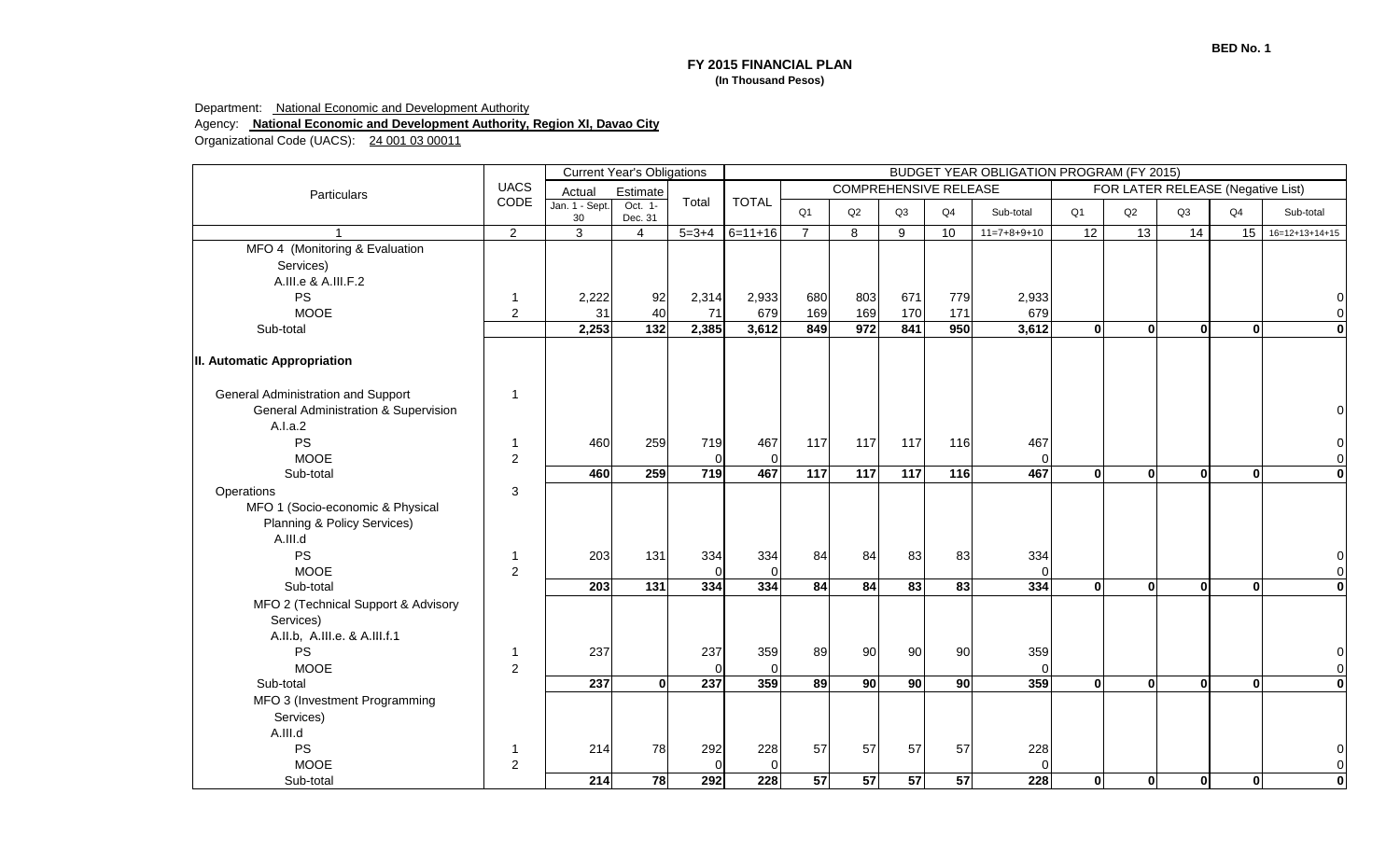# Department: **National Economic and Development Authority** Agency: **National Economic and Development Authority, Region XI, Davao City** Organizational Code (UACS): 24 001 03 00011

|                                                                                                                                                               | <b>Current Year's Obligations</b><br><b>BUDGET YEAR OBLIGATION PROGRAM (FY 2015)</b> |                      |                    |                |                |                |                |              |                              |                |                |              |                                   |                |                  |
|---------------------------------------------------------------------------------------------------------------------------------------------------------------|--------------------------------------------------------------------------------------|----------------------|--------------------|----------------|----------------|----------------|----------------|--------------|------------------------------|----------------|----------------|--------------|-----------------------------------|----------------|------------------|
| <b>Particulars</b>                                                                                                                                            | <b>UACS</b>                                                                          | Actual               | Estimate           |                |                |                |                |              | <b>COMPREHENSIVE RELEASE</b> |                |                |              | FOR LATER RELEASE (Negative List) |                |                  |
|                                                                                                                                                               | CODE                                                                                 | Jan. 1 - Sept.<br>30 | Oct. 1-<br>Dec. 31 | Total          | <b>TOTAL</b>   | O <sub>1</sub> | Q2             | Q3           | Q <sub>4</sub>               | Sub-total      | Q <sub>1</sub> | Q2           | Q <sub>3</sub>                    | Q <sub>4</sub> | Sub-total        |
|                                                                                                                                                               | $\overline{2}$                                                                       | 3                    | $\overline{4}$     | $5=3+4$        | $6=11+16$      | $\overline{7}$ | 8              | 9            | 10                           | $11=7+8+9+10$  | 12             | 13           | 14                                | 15             | $16=12+13+14+15$ |
| MFO 4 (Monitoring & Evaluation<br>Services)<br>A.III.E & A.III.F.2                                                                                            |                                                                                      |                      |                    |                |                |                |                |              |                              |                |                |              |                                   |                |                  |
| <b>PS</b>                                                                                                                                                     | 1                                                                                    | 224                  |                    | 224            | 271            | 67             | 68             | 68           | 68                           | 271            |                |              |                                   |                |                  |
| <b>MOOE</b>                                                                                                                                                   | $\overline{2}$                                                                       |                      |                    | $\Omega$       | $\Omega$       |                |                |              |                              |                |                |              |                                   |                |                  |
| Sub-total                                                                                                                                                     |                                                                                      | 224                  | 01                 | 224            | 271            | 67             | 68             | 68           | 68                           | 271            | $\mathbf 0$    | $\bf{0}$     | U                                 | U              |                  |
| <b>Total Automatic Appropriations</b>                                                                                                                         |                                                                                      | 1,338                | 468                | 1,806          | 1,659          | 414            | 416            | 415          | 414                          | 1,659          |                |              |                                   |                |                  |
| III. Special Purpose Funds                                                                                                                                    |                                                                                      |                      |                    |                |                |                |                |              |                              |                |                |              |                                   |                |                  |
| Pension and Gratuity Funds                                                                                                                                    |                                                                                      |                      |                    |                |                |                |                |              |                              |                |                |              |                                   |                |                  |
| <b>TOTAL, Current Year Budget/Appropriation</b>                                                                                                               |                                                                                      |                      |                    |                |                |                |                |              |                              |                |                |              |                                   |                |                  |
| <b>PS</b>                                                                                                                                                     |                                                                                      | 15,523               | 5,219              | 20,742         | 19,172         | 4,469          | 5,232          | 4,406        | 5,065                        | 19,172         |                |              |                                   |                |                  |
| <b>MOOE</b>                                                                                                                                                   | $\overline{c}$                                                                       | 4,391                | 1,656              | 6,047          | 9,741          | 2,347          | 2,400          | 2,454        | 2,540                        | 9,741          |                |              |                                   |                |                  |
| CO                                                                                                                                                            | 3                                                                                    |                      | 3,842              | 3,842          | $\Omega$       |                |                | $\Omega$     | $\Omega$                     | $\Omega$       | $\Omega$       | 0            |                                   |                |                  |
| Total                                                                                                                                                         |                                                                                      | 19,914               | 10,717             | 30,631         | 28,913         | 6,816          | 7,632          | 6,860        | 7,605                        | 28,913         | $\Omega$       | $\Omega$     | $\Omega$                          | 0              | <sup>0</sup>     |
| <b>Recapitulation by MFO:</b>                                                                                                                                 |                                                                                      |                      |                    |                |                |                |                |              |                              |                |                |              |                                   |                |                  |
| MFO 1 (Socio-economic & Physical<br>Planning & Policy Advisory Services)<br>MFO 2 (Technical Support & Advisory<br>Services)<br>MFO 3 (Investment Programming |                                                                                      | 2,680<br>2,625       | 1,305<br>152       | 3,985<br>2,777 | 3,976<br>7,634 | 927<br>1,837   | 1,077<br>2,004 | 919<br>1,824 | 1,053<br>1,969               | 3,976<br>7,634 |                |              |                                   |                |                  |
| Services)<br>MFO 4 (Monitoring & Evaluation                                                                                                                   |                                                                                      | 2,706                | 775                | 3,481          | 2,803          | 656            | 758            | 649          | 740                          | 2,803          |                |              |                                   |                |                  |
| Services)<br><b>Total MFO</b>                                                                                                                                 |                                                                                      | 2,477                | 132<br>2,364       | 2,609          | 3,883          | 916<br>4,336   | 1,040          | 909<br>4,301 | 1,018                        | 3,883          | $\Omega$       | $\Omega$     | $\Omega$                          | $\Omega$       |                  |
|                                                                                                                                                               |                                                                                      | 10,488               |                    | 12,852         | 18,296         |                | 4,879          |              | 4,780                        | 18,296         |                |              |                                   |                | $\Omega$         |
| <b>General Administration and Support</b>                                                                                                                     |                                                                                      | 9,426                | 8,353              | 17,779         | 10,617         | 2,480          | 2,753          | 2,559        | 2,825                        | 10,617         |                |              |                                   |                |                  |
| <b>Grand Total</b>                                                                                                                                            |                                                                                      | 19,914               | 10,717             | 30,631         | 28,913         | 6,816          | 7,632          | 6,860        | 7,605                        | 28,913         | $\mathbf{0}$   | $\mathbf{0}$ | $\mathbf{0}$                      | $\Omega$       | $\mathbf{0}$     |
| <b>Part B</b><br>Major Programs/Projects<br>Kra No. 1 - Anti-Corruption, Transparent,<br>Accountable & Participatory Governance                               |                                                                                      |                      |                    | $\Omega$       | O              |                |                |              |                              | $\Omega$       |                |              |                                   |                |                  |